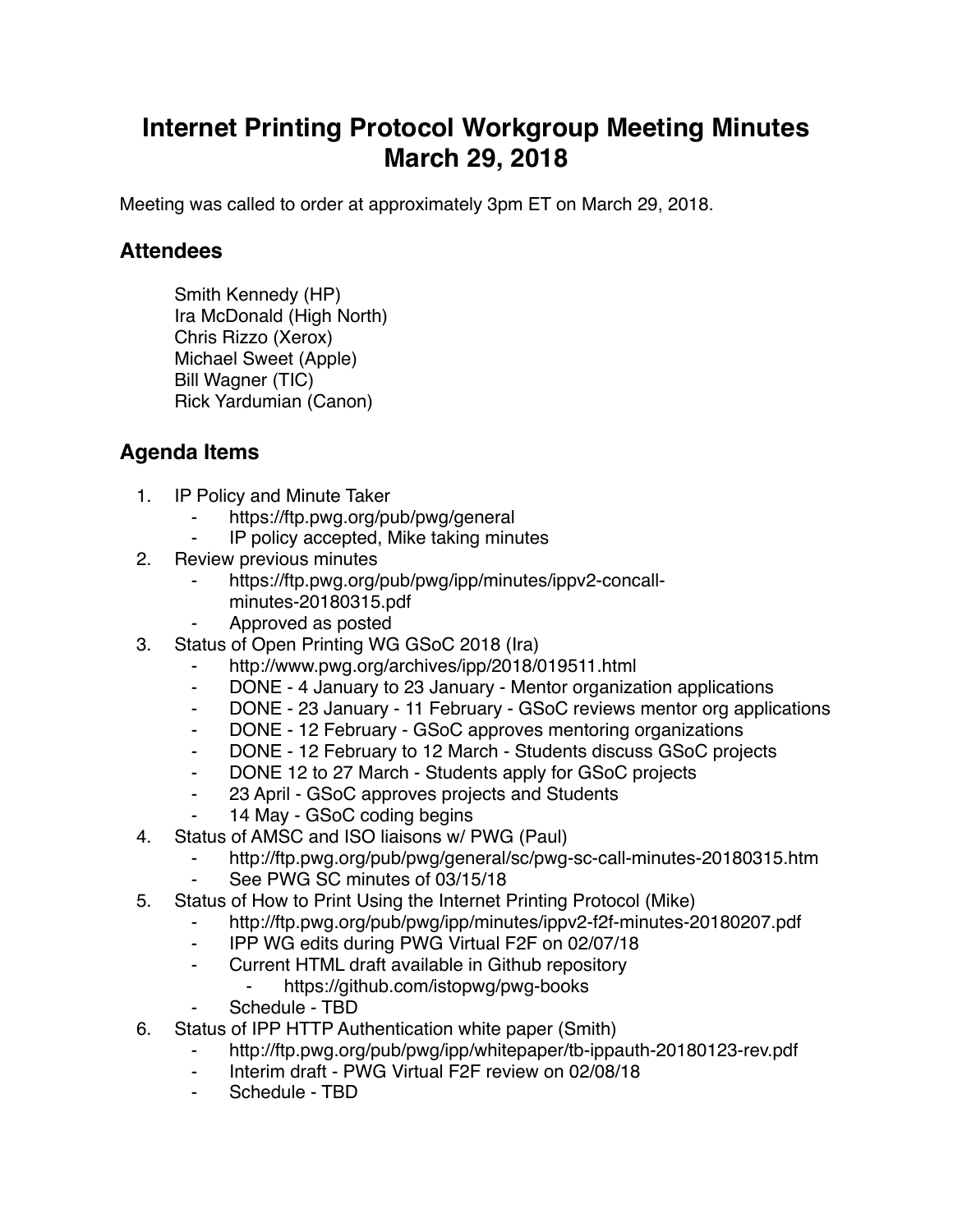- 7. Status of IPP Encrypted Jobs and Documents (Mike/Smith)
	- ⁃ https://ftp.pwg.org/pub/pwg/ipp/wd/wd-trustnoone-20180328-rev.pdf
	- ⁃ Initial draft output of PWG Virtual F2F and IPP WG discussions
	- ⁃ Open questions in draft; review in a future meeting
	- Schedule TBD
- 8. Status of IPP System Service (Ira/Mike)
	- https://ftp.pwg.org/pub/pwg/ipp/wd/wd-ippsystem10-20180214-rev.pdf
	- ⁃ http://www.pwg.org/archives/ipp/2018/019475.html
	- ⁃ https://github.com/istopwg/ippsample/projects/1
	- ⁃ Prototype draft PWG Virtual F2F review on 02/07/18
	- Schedule prototype in "ippserver" Stable draft in Q2/Q3 2018
- 9. Review of IPP Privacy Attributes (Mike)
	- https://ftp.pwg.org/pub/pwg/ipp/wd/wd-ippprivacy10-20180328-rev.pdf
	- ⁃ Section 1: Replace "countries" with "regions" since the example is not a country.
	- Fix GDPR link, any others that are broken across lines in references.
	- Status: Stable
	- Ready for IPP WG last call after posting of a new draft 10 days minimum
- 10. Status of IPP Everywhere Printer Self-Certification 1.0 Update 3?
	- http://ftp.pwg.org/pub/pwg/ipp/minutes/ippv2-concallminutes-20180215.pdf
	- ⁃ Goals, ipptool and ippfind updates
	- 1.0 Update 3 to be based on CUPS 2.2.7 (current stable release)
	- 1.1 to be based on CUPS 2.3.x (current development branch)
	- Schedule hopefully test binaries by April 12th meeting.
- 11. Status of IPP Job Save Password (Smith)
	- ⁃ https://ftp.pwg.org/pub/pwg/ipp/whitepaper/tbsavepassword-20180313.pdf
	- http://www.pwg.org/archives/ipp/2018/019528.html
		- What about Resubmit-Job? Just because the operation is supported, that doesn't mean that all jobs can be resubmitted?
		- ⁃ How to preserve access password?
		- Saved iobs with access password are only available via printer control, not IPP
			- Just say "Resubmit-Job can't be used on jobs that are saved this way"?
			- ⁃ Or don't say anything since the owner can do it via IPP but anyone can do it (that has the password) via the console
		- Do we really want to extend job-save-disposition from JPS2?
			- Probably not, since we want a way to tell the printer to hold a copy of the job and allow anyone with a passcode to reprint it from the console
			- Maybe just "job-reprint-password" and "job-reprint-passwordencryption" operation attributes
				- Only use collection if we need more for credentials
			- ⁃ Don't tie it to job-save-disposition unnecessary to require full implementation of job save just for reprint